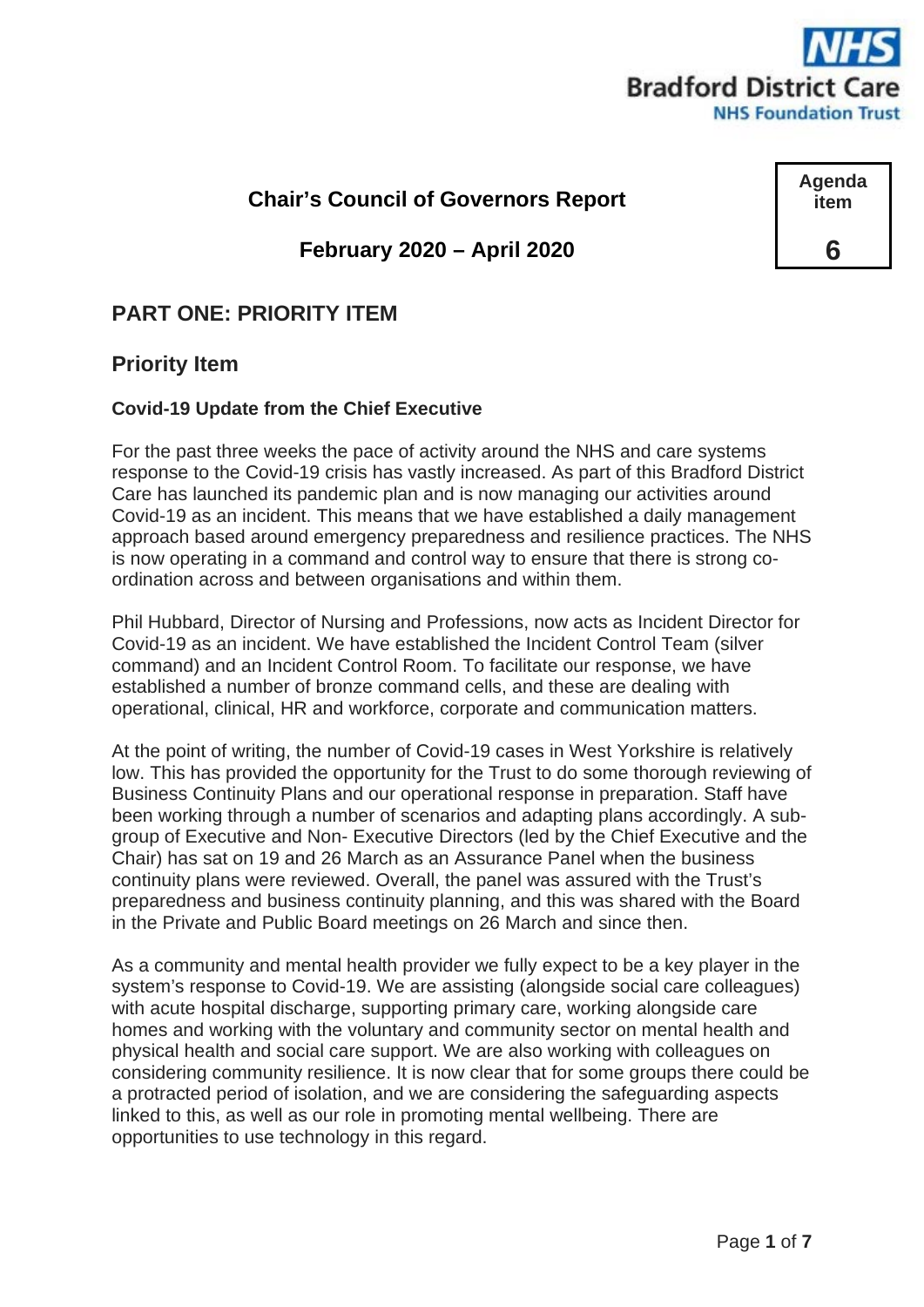

Governors have asked about volunteering opportunities available during this time, and further details on volunteering direct with Bradford District Care can be found here:<https://www.bdct.nhs.uk/get-involved/volunteering/> To register your interest, please email volunteer@bdct.nhs.uk

Finally, in terms of staff resilience, we have seen the fantastic response from our staff that we have seen before when the time comes to work together, be flexible, increase our focus on patients and work as a team. We are doing our best to maintain communication and to offer as much support as we can, including filmed updates and regularly sharing Frequently Asked Questions with all staff. We will keep this specifically under review as we progress through the incident.

**Brent Kilmurray Chief Executive, BDCFT**

# **PART TWO: CHAIR'S UPDATE**

### **Strategic**

#### **Flexibility Required in Council of Governors and Board Activities during covid-19 situation**

**Approach during Covid-19:** As you appreciate, due to the covid-19 situation there is work taking place to gain a balance between the continuation of Trust business as usual work with the demands of the Covid-19 situation. Thanks go to our senior leadership team and all staff involved to achieve this fine balance and meet the demands of this situation, enacting business continuity plans to ensure we are able to maintain a level of service.

From the end of March we have proactively put on hold some Board, Committee and Council of Governor agenda items and projects which can be delayed, understanding the known consequences and plan well for them to become live again later this year, managing the workload for all; Trust Board Secretary team Paul Hogg and Fran Limbert are reviewing meeting workplans and agendas currently. However, all Board Meetings and Committees and Council of Governor meetings will continue to meet at this time, though with a reduced and prioritised agenda and typically via video conference (via Microsoft Teams online) to maintain good governance whilst managing the changing workload.

There may be new priorities that require Board time, such as for a new time-bound Board level Ethics Committee which was set up at the end of March (terms of reference appended). We will therefore remain flexible with our Board activities, stepping down or stepping up governance requirements, as required or dictated, such as due to NHS England/Improvement guidance and sickness levels. In addition, due to the Covid-19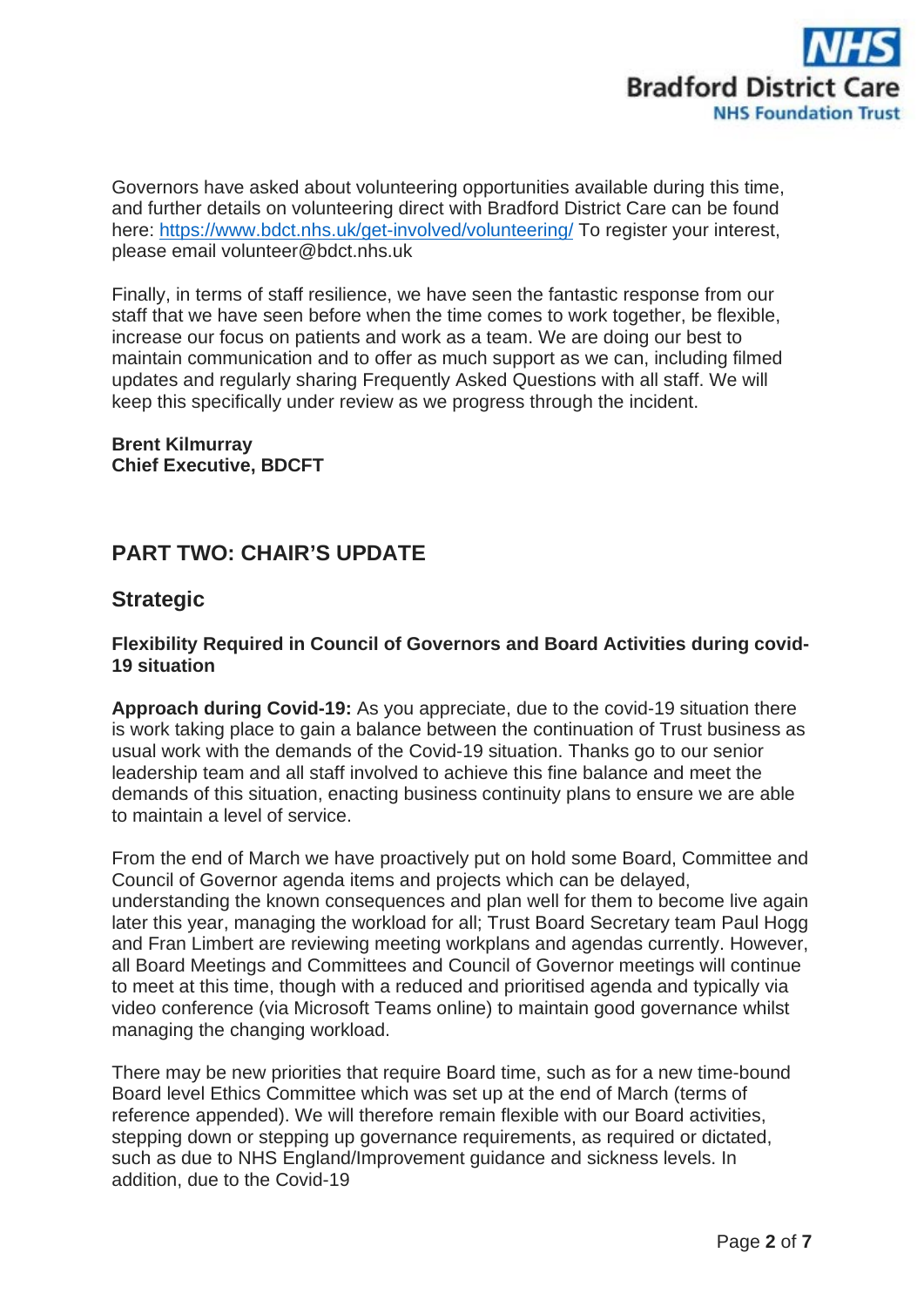

situation, service visits linked to our meetings will be reviewed over the coming months, and alternative service engagement will be explored.

The Council of Governors is asked to support a flexible approach to these activities during the Covid-19 situation whilst maintaining good governance.

**March 2020 Board Meetings:** We went ahead with the Public & Private Board meetings on 26 March, though with a reduced agenda and time period, especially for senior staff leaders involved.

During our virtual March Board meetings we reviewed the Covid-19 preparations of our mental health and community services and corporate functions, approved the establishment of an Ethics Committee to support decision-making during Covid-19, such as necessary and considered policy change, and looked ahead as a Board to the next phase of the incident. The Board expressed its thanks to our Chief Executive Brent Kilmurray for his leadership at this time, to Director of Nursing, Professions and Care Standards Phil Hubbard as Incident Director and to our senior leadership team for leading us through this situation.

Alongside Covid-19 matters, we also discussed as a Board priority Trust business, including our developing strategic plans for the capital re-development of our Lynfield Mount mental health inpatient site.

Thank you to Public Governors Joyce Thackwray and Nick Smith and Staff Governor Linzi Maybin for joining the Public Board meeting to observe the meeting via video conference, and to Linzi for joining a short question & answer session with our Chief Executive Brent Kilmurray and me afterwards.

Further Reading for Governors:

• GOV.UK covid-19 guidance: [https://publichealthmatters.blog.gov.uk/2020/01/23/wuhan-novel-coronavirus-what](https://publichealthmatters.blog.gov.uk/2020/01/23/wuhan-novel-coronavirus-what-you-need-to-know)[you-need-to-know](https://publichealthmatters.blog.gov.uk/2020/01/23/wuhan-novel-coronavirus-what-you-need-to-know)

**Well-Led:** Our One Year on Well-led Review with Deloitte and our internal governance team during a February 2020 Board development session was a welcomed opportunity to acknowledge the notable positive progress we have made as a Trust against the Well-Led Framework and be briefed on future plans nationally for Well-Led. Planning began in March on revising our Well-Led action plan for 2020/21 and preparing for our next Well-Led inspection, and thanks to Jenny Wilkes, Deputy Director of Nursing, Compliance and Risk, for guiding us through this so far.

Further reading for Council of Governors: • National NHS Information on the Well-Led Framework: <https://improvement.nhs.uk/resources/well-led-framework/>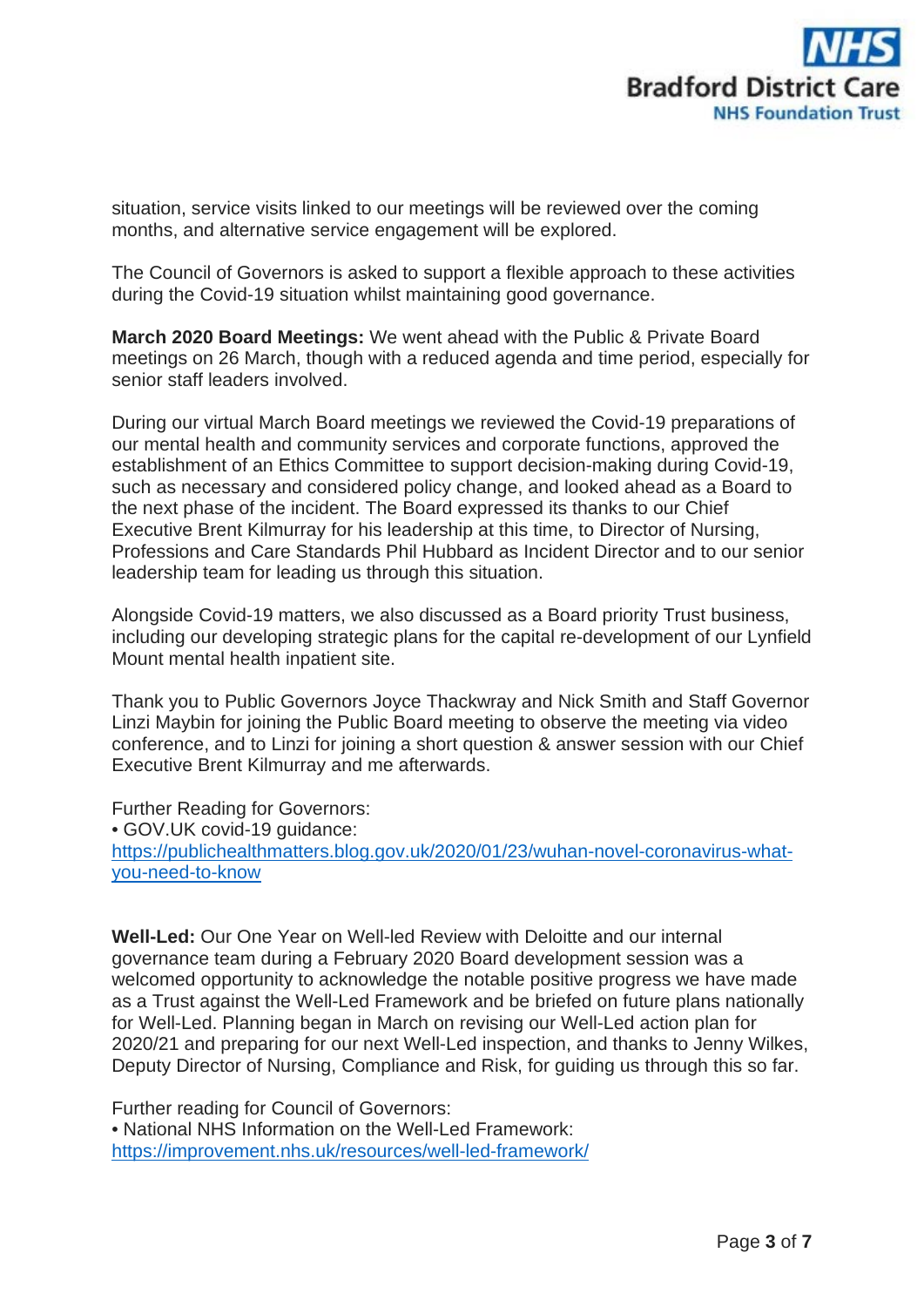

**CQC Inspections during Covid-19:** To note, due to the Covid-19 situation we understand from the Care Quality Commission (CQC) that they will be "stopping inspections from Monday 16 March". The CQC states that "it may be necessary to still use some of our inspection powers in a very small number of cases when we have clear reports of harm, such as allegations of abuse. However, inspections and Provider Information Requests for health services will not be conducted during the period of the pandemic." We understand the CQC will continue expected regular and routine Mental Health Act checks.

**Workforce & Equality Committee:** The new Committee held its first meeting on 2 March which included a staff story for learning, review of the Staff Survey and finalisation of the new Committee's Terms of Reference. The next meeting will take place in June, chaired by Non Executive Director Simon Lewis, working with Director of Human Resource and Organisational Development Sandra Knight. The next two Committee meetings in 2020 will include in addition Reverse Mentoring between Board members and staff of protected characteristics, starting in June with LGBTQ+ staff who will volunteer to be part of the session.

# **Outcomes Focused**

**CQC View on Sustaining Improvement:** Having attended the national Mental Health Network Conference in early March, the CQC highlighted a 'sustaining improvement' review for Trusts to consider and their short overview document can be found here: https://www.cqc.org.uk/publications/themed-work/sustainingimprovement

# **Partnerships**

**VCS 'Conversation' Event, 10 March**: Our first 'conversation event' with voluntary & community sector (VCS) leaders and BDCFT mental health staff gained positive results of better working relationships, improved networks and solutions to problems in general, though with a focus on mental health. Around 70 people attended the session with approximately half from the VCS and half from BDCFT, plus representation from the Local Council, CCG and Bradford Care Alliance. Thanks to everyone involved in staging the event, including Governor Tina Butler and other VCS leaders. As an event partner, Power to Change will write up the results of the event to review and inform the next 'conversation event' which the Local Council has offered to host to help move actions forward.

**West Yorkshire & Harrogate Partnership**: I attended on 3 March the quarterly West Yorkshire & Harrogate Board meeting, representing the Trust, alongside other NHS Trusts and Local Authority leaders. The meeting covered operational planning, a developing population health project, and a national briefing on operating as a 'system by default.' There was a paper on increasing the diversity of our collection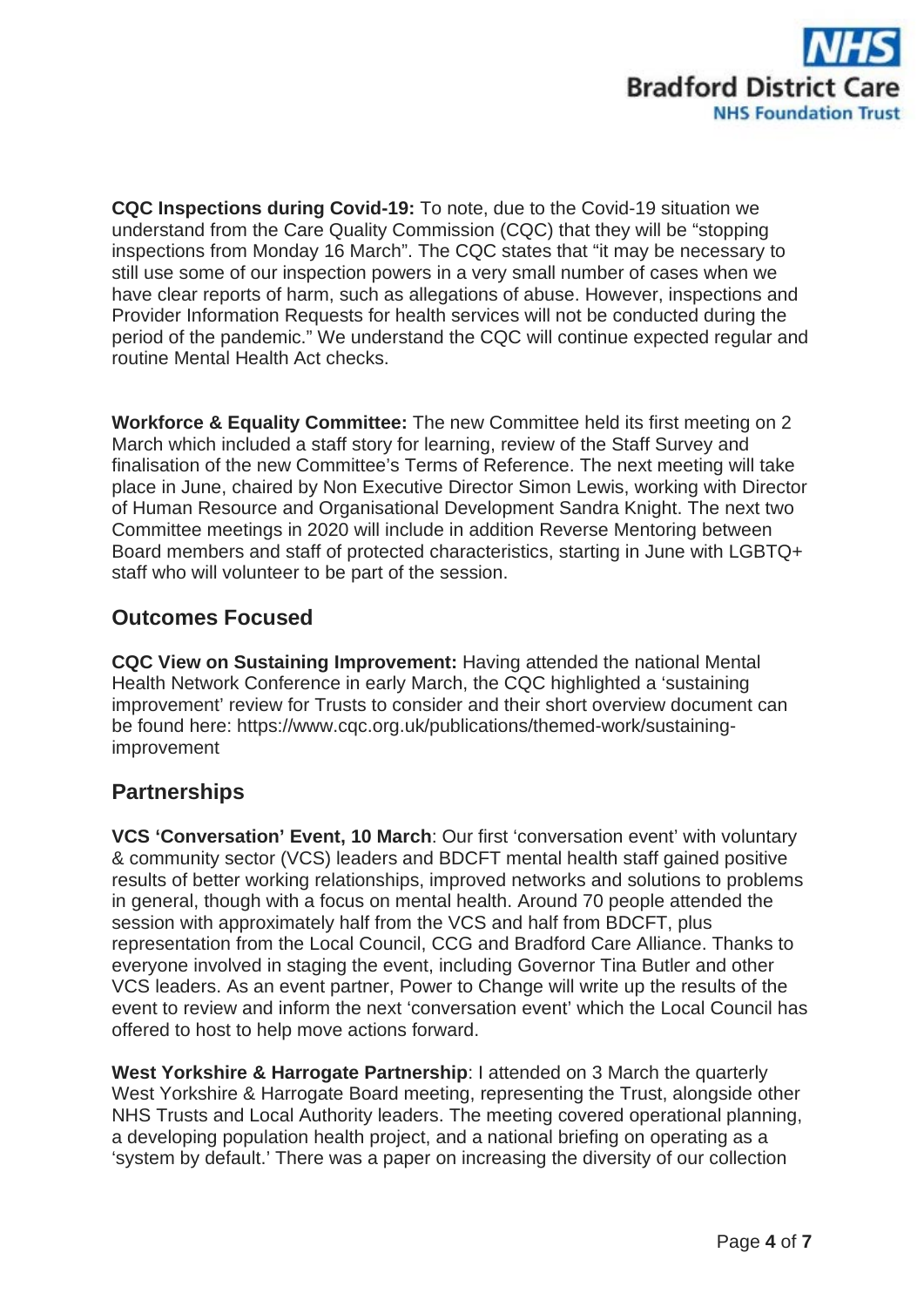

regional leadership, and our Trust's current statistics on leadership diversity were not at the level we aspire to be in comparison to other Trusts. Therefore, I have invited

the regional team leading on diversity in leadership to connect with our team and Workforce & Equality Committee to help develop our work.

**Attendance of the Mental Health Network Conference 2020:** I attended this national conference with the Chief Executive early last month which provided a valuable learning and networking opportunity. Having engaged with the Chief Executive Sean Duggan of the Network last November and briefed him on our Lynfield Mount re- development plan, Sean has already briefed relevant national government representatives on our plans as a case study of a priority mental health capital plan. From this we will wait to hear of any national government or national NHSE/I visits to Lynfield Mount which will now be delayed due to the Covid-19 situation.

A continued national message of operating as a 'system by default' was shared at the conference, including from Claire Murdoch, NHS England's National Mental Health Director, who encouraged partnership working, including with housing associations and the voluntary & community sector.

Details on the Network can be found here:

https://www.nhsconfed.org/networks/mental-health-network and Care Quality Commission Mental Health publications shared at the conference can be found here: • Annual Report on the Mental Health Act: https://www.cqc.org.uk/publications/majorreport/monitoring-mental-health- act-201819

• Evaluation of the Use of the Mental Health Act Code of Practice:

https://www.cqc.org.uk/publications/major-report/mental-health-act-code- practice-2015-evaluation-how-code-being-used

### **People**

**Non Executive Director (NED) Recruitment:** A preferred candidate has been offered the NED role, following a open recruitment process and will be formally appointed at the Council of Governors meeting on 2 April, subject to a satisfactory Fit & Proper Persons and pre-employment tests and checks. The new NED will become Chair of the Finance, Business & Investment Committee (FBIC), a member of the Workforce and Equality Committee and Audit Committee, and will have a number of NED remits, including for Leadership Development.

Thank you to all the Governors who took part in the recruitment process, and to NED Andrew Chang for taking on the interim FBIC Chair role, following NED Rob Vincent's retirement in February and until our new NED joins us in April, alongside Andrew's Audit Chair role.

**Associate NED Opportunity**: With Board, Council of Governors and NHSE/I support, the recent NED appointment process aimed to appoint a new Associate NED to support succession planning, enhancement of Board skills and to explore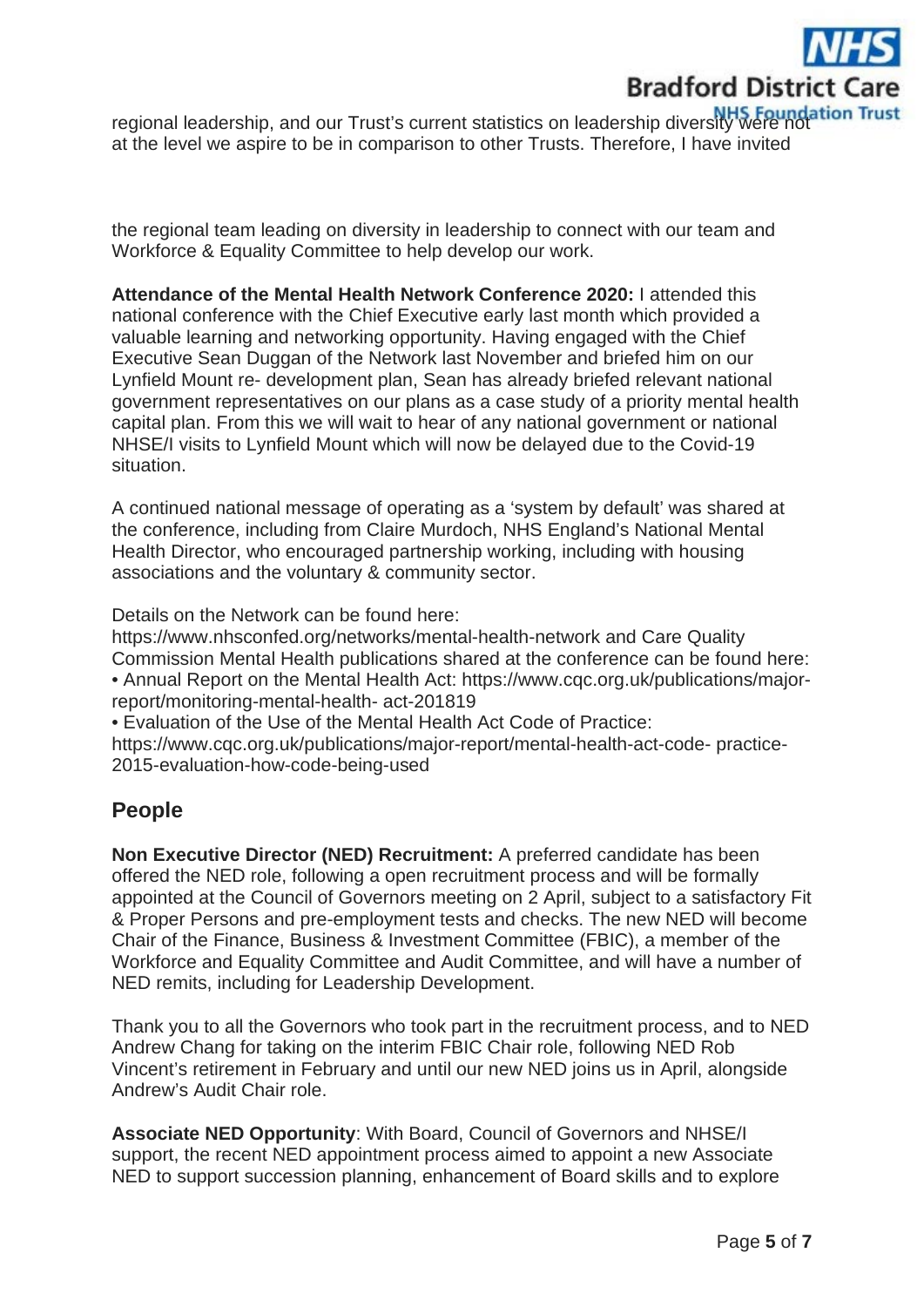

greater diversity on the Board. The NED appointment panel, involving a staff & Foundation Trust governor focus group and a service user panel, could not unfortunately identify in the

majority a preferred candidate for the Associate NED role. However, with support from a Keely Howard, Programme Development Manager from NHSI/E who has been involved in the recent NED recruitment process, we will explore an alternative open recruitment process to appoint an Associate NED later this year, referencing our Board Skills Matrix. I will keep the Council of Governors updated on plans.

**Service Visits with Governors**: At the last Council meeting the Governors welcomed my suggestion of focusing on a service at each of our Public meetings, linking to a service visit with a small number of Governors, alongside me; this is following the positive Governor reaction to have a focus on the First Response Service at our February meeting. We will explore this for future Council meetings, subject to the Covid-19 situation.

**Cathy Elliott Chair of the Trust BDCFT**

#### **Trust-wide Matters**

#### **Preparations for leaving the EU**

The UK officially left the European Union on 31 January 2020, however the current agreements and procedures remain in place with the EU until 31 December 2020 during the current 'transition period'. It is during this time that the UK government has the opportunity to make formal arrangements across all departments, including Department of Health, with the EU on future arrangements. If agreement cannot be reached by 31 December 2020, then the UK departure reverts to a "no deal" exit from the EU. However, Brexit planning has been put 'on hold' of late, whilst Covid-19 pandemic arrangements are concentrated on.

#### **Champions Show the Way**

Following presenting Champions Show the Way at a Kings Fund conference in September 2019 on 'Community is the Best Medicine' we were asked by Public Health England to submit BDCFT's Champions Show the Way as a community centred approaches best practice example.

Champions Show the Way have 150 volunteers who deliver over 70 health and wellbeing activities in the community every week locally. The activities support people to be more physically active, be more socially active and reduce the impact of loneliness and isolation and provides support for people with long term physical and mental health conditions. Many of our volunteers and group participants say Champions Show the Way has changed their life for the better, some even say it's been lifesaving!